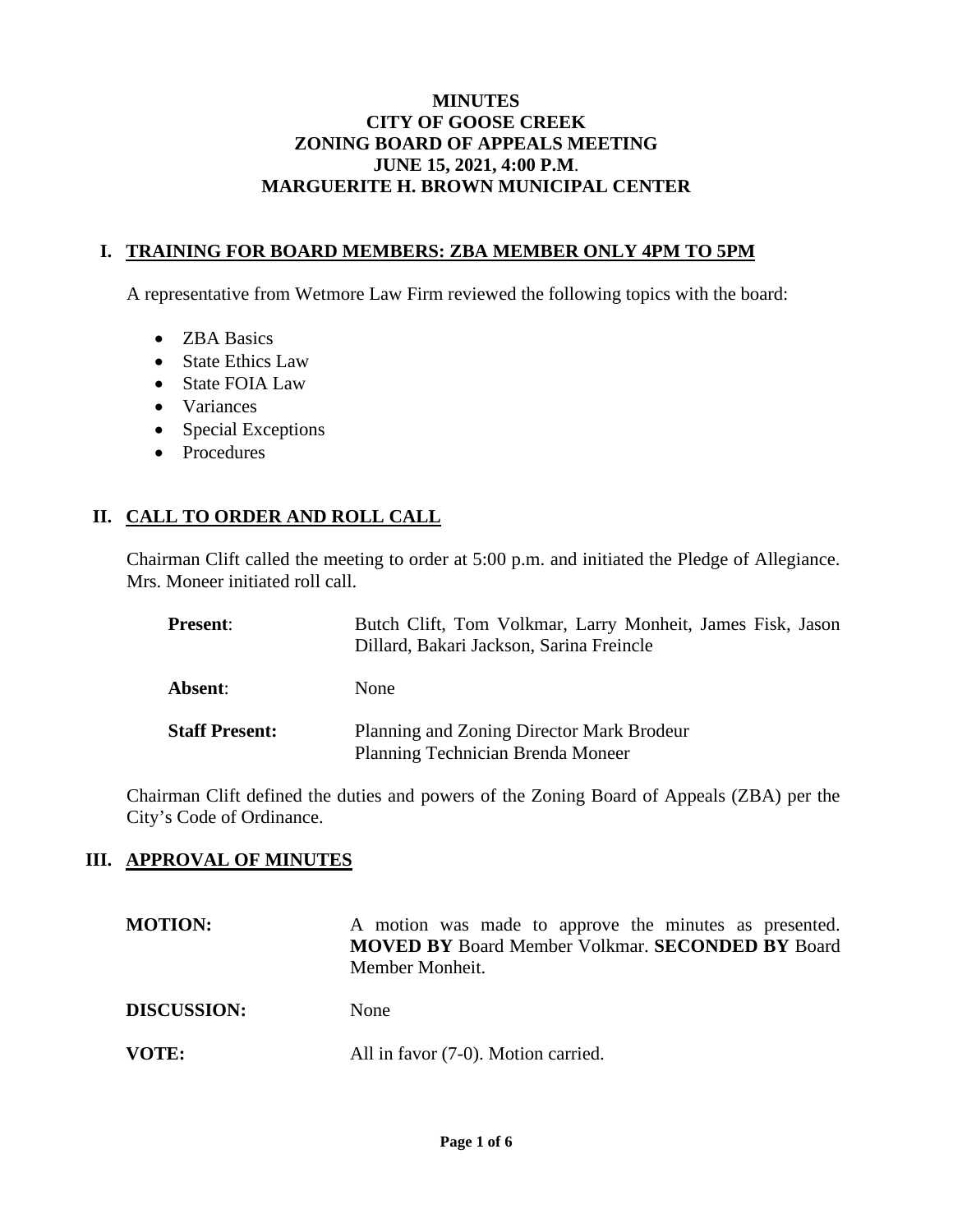# **IV. PUBLIC HEARING: NEW BUSINESS**

# **A. 2021-037 CUP: COKERS COMMONS (TMS# 235-06-10-087): REQUEST FOR A CONDITIONAL USE PERMIT FOR DEVELOPMENT OF PARCEL LOCATED AT 117 KIRKLAND STREET, GOOSE CREEK, SC.**

Chairman Clift read the public hearing request, gave testimony of oath to those parties to speak for or against the request, and opened the public hearing.

Mr. William Presnell with Presstar 2011, LLC presented his request. He stated this is a property located in Cokers Commons. He stated there was a pool build by the original developer around 2008, however the developer went bankrupt in 2012; during that time the pool fell into disrepair. Mr. Presnell stated it is an eye soar for the neighborhood. He stated the property is currently zoned General Commercial (GC) with no restrictions. The original developer never deeded the property to the Homeowner's Association (HOA) and he never even started and HOA before he failed. Mr. Presnell stated the property went to a tax sale which is how he came to own the property. Since taking ownership, he has worked with the HOA thinking they may want the property back to rehabilitate it. He stated they did not want it as they do not have the funds to rehabilitate it and maintain it. He stated seeing that no one is going to spend the money to rehabilitate it as a pool, he thinks the highest and best use would be to subdivide it into townhome lots to match the rest of the neighborhood. Discussion regarding the HOA ensued. It was stated the newer development has an HOA. There is no HOA on this property itself.

The applicant stated he is not a builder; he is looking to divide the lots in keeping with the rest of the neighborhood. He is going to sell to a builder to develop these townhomes. He stated the infrastructure is in place.

- 1. **Setbacks, buffers, fences, or planting strips protect adjacent properties from adverse influence of the proposed use, such as noise, vibration, dust, glare, odor, traffic congestion and similar factors**: The proposed subdivision creates attached single-family townhome lots identical to the existing residential lots in the rest of the community. The existing setbacks and rules in place that will be applicable to these lots ensure that there will be no adverse effect on the adjacent lots or community. On the contrary, the removal of the pool will be a significant improvement.
- **2. Vehicular traffic flow would not increase, and pedestrian movement would not be diminished or endangered: ingress and egress roads placed away from the intersection of Carolina Ave/Marilyn Street to reduce potential impact of additional traffic flow:** The addition of six additional lots in this location will create no additional burden on local traffic patterns nor will it impede pedestrian movement. The property is located at the front of the existing development, so any additional through-traffic past the existing homes would be negligible.
- 3. **Off-street parking and loading, and ingress/egress points of proposed uses will be adequate as to location, capacity, and design:** In keeping with the existing design and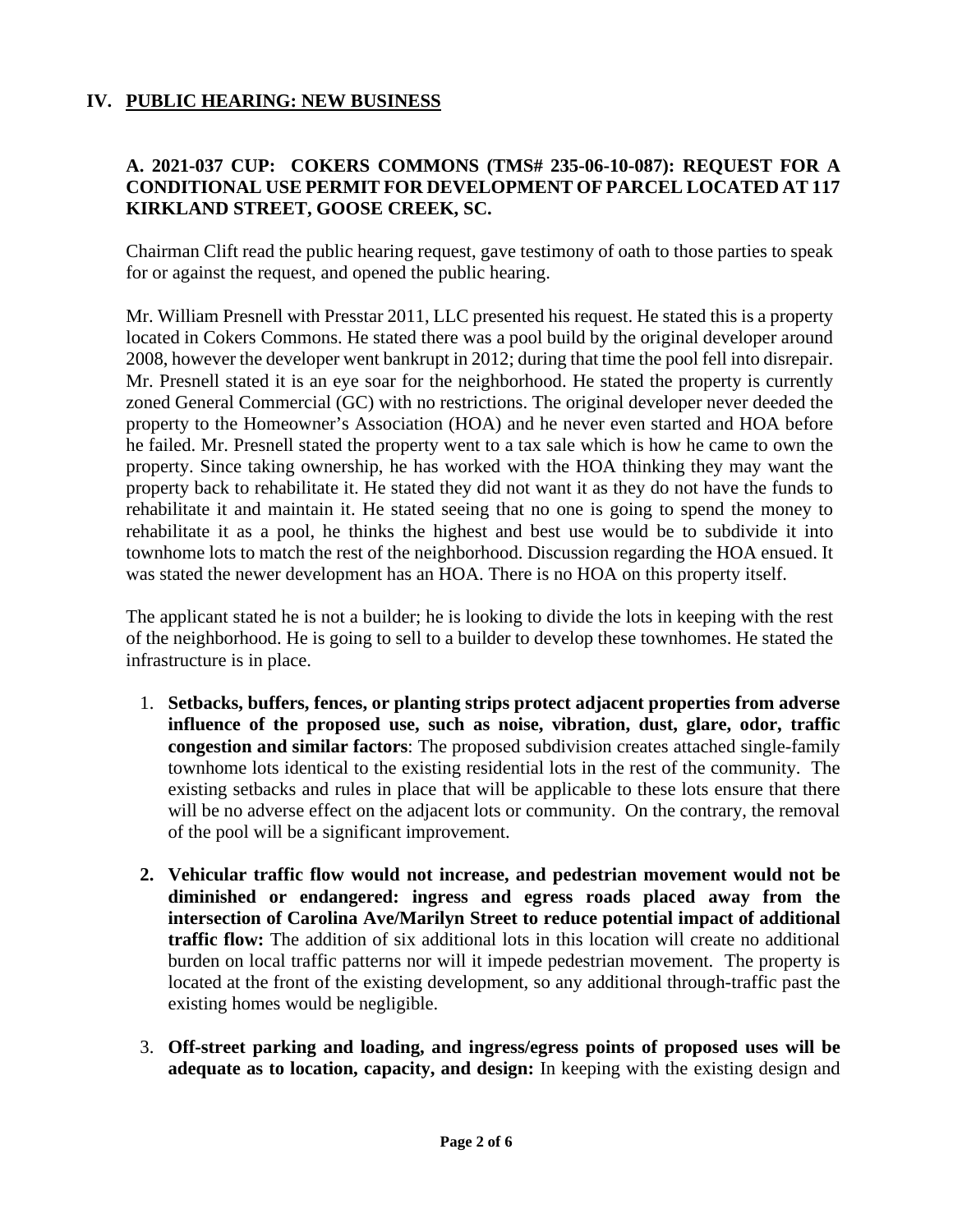site plans in the development, each property will have sufficient off-street parking for at least two vehicles.

- 4. **Property values, general character and welfare of nearby areas will not be deteriorated**: The current condition of the pool and bathhouse structure is an eyesore and detriment to the value in the community. Its demolition will remove a significant impairment to the value of adjacent properties and improve the overall attractiveness of the community.
- 5. **The proposed use shall be in accordance with the purpose and intent of the city's Comprehensive Plan, this chapter and other rules and regulations.** To the best of the applicant's understanding, the proposed plan is consistent with the purpose and intent of the City of Goose Creek Comprehensive Plan and complies with all rules and regulations.
- 6. **The proposed use shall be compatible with the existing neighborhood character and be consistent with the character and purpose of the applicable zoning district**: The intent of applying for the Conditional Use Permit is to remove the pool and structures that have fallen into disrepair and redevelop the property to make it consistent and in keeping with the condition, character and use of the rest of the development.
- 7. **The proposed use shall not adversely affect surrounding land use, as measured in terms of its physical size, intensity of use, visual impact, and proximity to other structures:** The proposed lots match the existing lots in the community in orientation, layout, and size. The townhouse proposed for development also will be in keeping with the existing size, style, and layout with the existing structures. The proposed use will have no adverse effects on the adjacent properties and will be an improved visual impact in comparison to the existing structures.
- 8. **The proposed use complies with all applicable development standards of the city**: To the best of the applicant's understanding, the proposed use complies with all applicable development standards of the City.
- 9. **The proposed use is not detrimental to the public health, safety or general welfare of the city and its citizens**: As is, the pool is a potential health and safety hazard to the community. Its removal will be a significant benefit, and the lots developed will have no negative impacts on the health or safety of the community.
- 10. **The proposed use shall not constitute a nuisance or hazard because of the number of persons who will attend or use the facility, of the vehicular movement, of noise or fumes or of the type of physical activity:** The proposed single family lots are consistent with the neighborhood and will create no nuisance or hazards. Approval of this CUP will result in the removal of the abandoned pool and its associated health and safety risks.
- 11. **The proposed use shall not create or aggravate hazards to vehicular or pedestrian traffic on the roads and sidewalks, both off-site and on-site**: The lots proposed are identical in layout, size, and orientation to those that currently exist, and do not create or aggravate any vehicular or pedestrian hazards.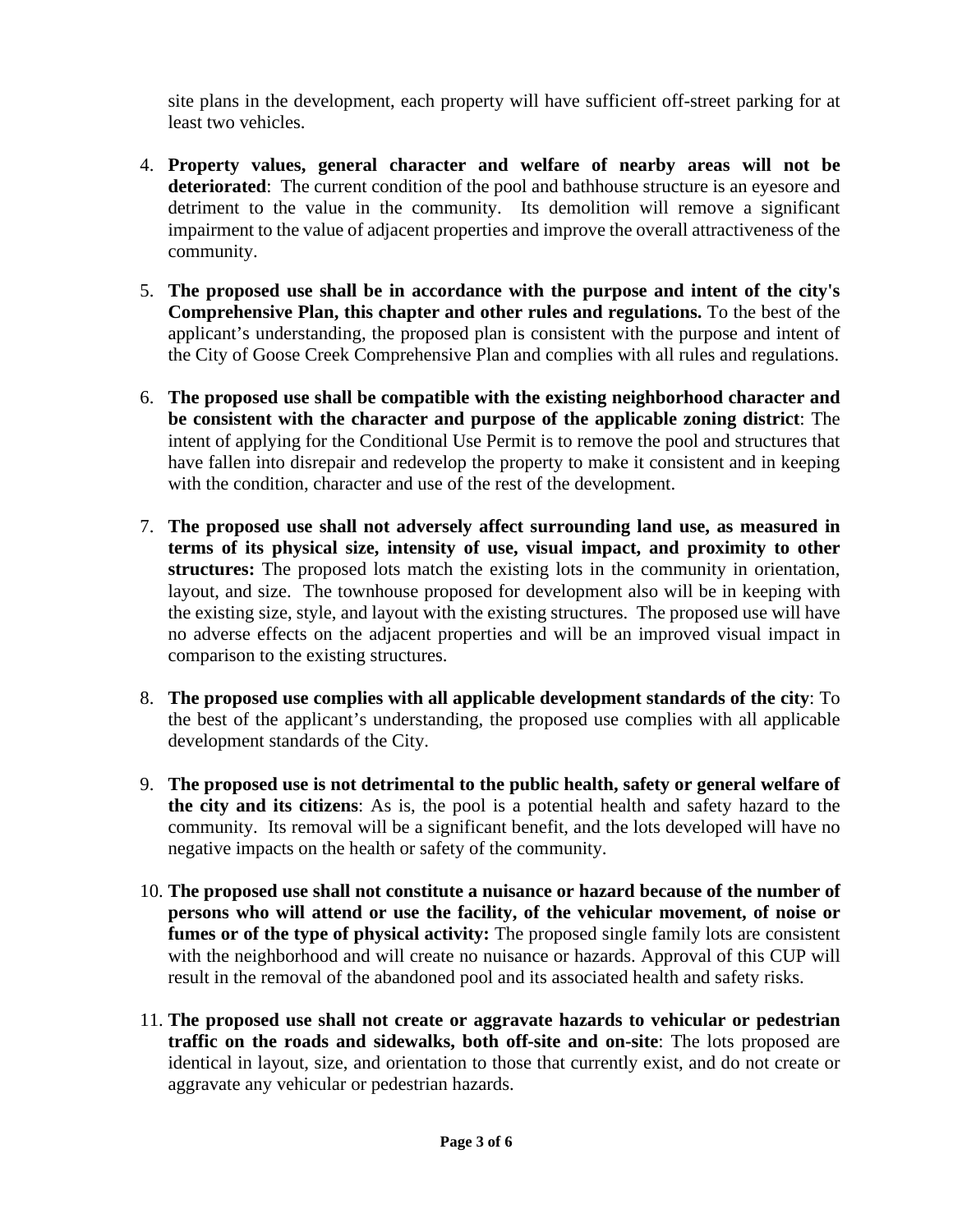- 12. **The proposed use shall not create glare from vehicular and stationary lights and the extent to which the lights will be visible from the adjacent zoning districts**: The lots proposed are identical in layout, size, and orientation to those that currently exist, and their development and use will be consistent with the residential use of adjacent properties. No glare from vehicular or stationary lights will have an impact on the adjacent parcels.
- 13. **The proposed use shall not destroy, create a loss, or cause damage to natural scenic, history features of significant important**: Re-development of this property will have no impact on any natural, scenic, or historic feature of significant importance.

Mr. Brodeur read his staff report into the record:

## **Proposal:**

The property owner, William "Tripp" Presnell is appearing before the Zoning Board of Appeals (ZBA) for a Conditional Use Permit to construct six townhouse units on a small .43-acre parcel zoned General Commercial.

# **Background:**

The subject parcel TMS number is 235-06-10-087 and is approximately 18,730 square feet. The site has a swimming pool and associated structures that have fallen into serious disrepair. The site also has numerous off-street parking spaces that have been utilized by the surrounding community for additional parking. The property is zoned General Commercial (GC) and Multifamily development is allowed with a Conditional Use Permit. The property is adjacent to other GC zoning with similar townhouses built upon them. He stated all of the townhomes in this development are zoned GC.

If approved, the parcel will need to be subdivided (See draft plan) into individual parcels consistent with the size of surrounding properties so that they "fit" within the same look of the neighborhood. The zoning code establishes the minimum lot sizes for each unit depending on the number of stories and the number of bedrooms provided.

## **Discussion:**

At this point, the applicant does not have fully developed site plans and architectural elevations for the proposed townhouse units. The applicant has worked with the members of the existing HOA to gain support for the removal of the swimming pool and the construction of townhomes consistent with surrounding designs. See letter from HOA.

Since this is a Conditional Use, the ZBA may place conditions of approval on the ultimate development of the site. Staff has the following recommendation to the ZBA to be placed as conditions of approval.

- 1. All six front facades must look different from one another. Employing a different color is not enough.
- 2. Each unit shall employ a front porch for the entire width of the townhouse (except garage door) and be a minimum of four feet deep.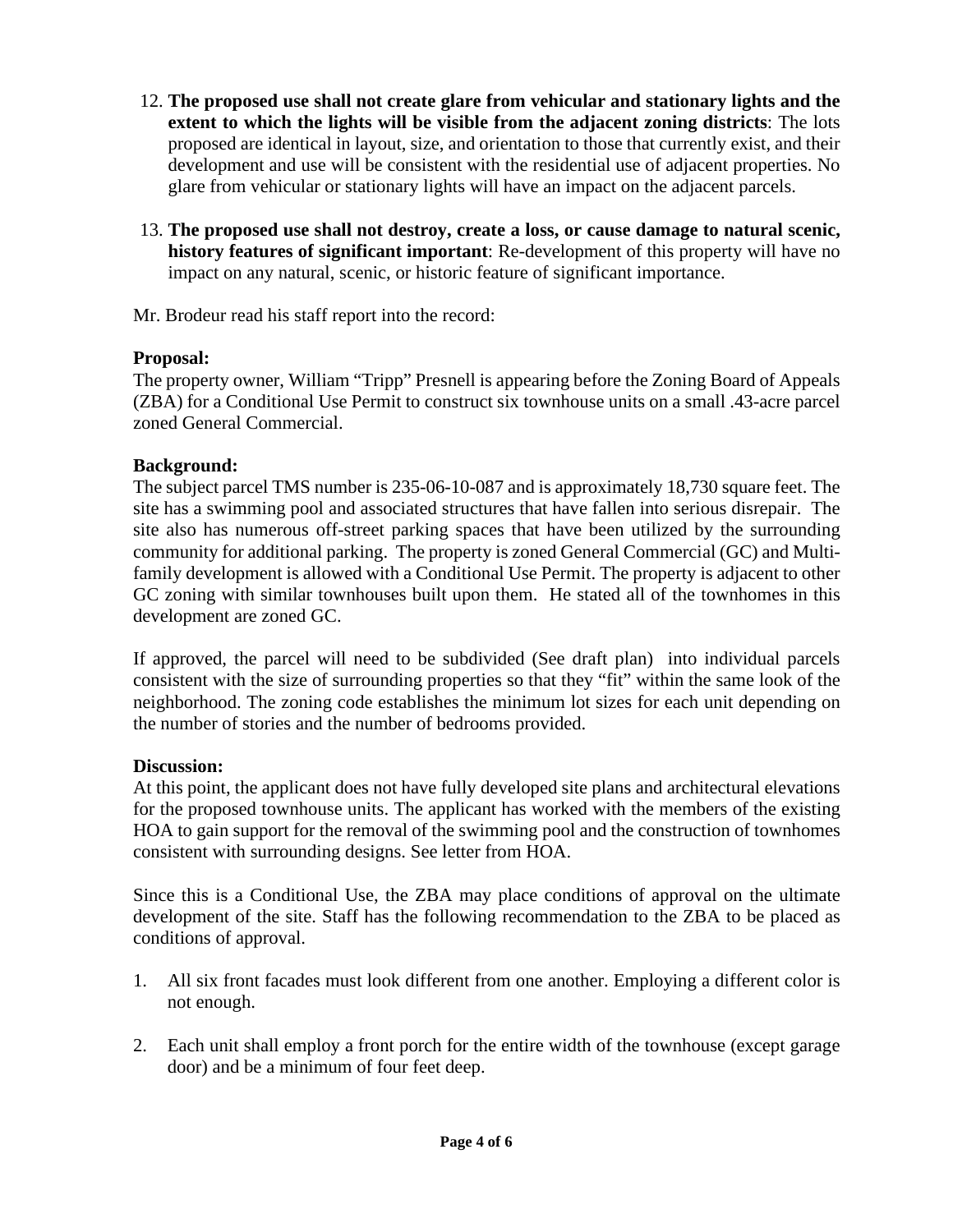- 3. Each unit shall employ the use of a single car garage and a driveway capable of parking two cars in tandem.
- 4. The public parking spaces that are currently on the one side of the pool parcel shall remain in place for visitor parking for the rest of the subdivision. The HOA must maintain those spaces.
- 5. One street tree shall be planted in front of each unit. A 15-gallon tree of the owners choosing.
- 6. Foundation shrub plantings shall be installed on the front of each unit.
- 7. Direct the applicant to return with plans, specifications, and architectural drawings for approval by the Zoning Administrator.

#### **Recommendation:**

Approve the Conditional Use request with suggested conditions.

Chairman Clift stated he would like to add a number eight (8) that the townhomes will be a part of the HOA.

Ms. Renee Davis of Coker's Commons shared her concerns regarding parking.

Ms. Patti Lewis of Coker's Commons shared her concerns regarding parking. She stated in the original HOA, the bylaws state there is no parking on the street. She stated they need additional parking. She stated she hoped larger trees could be planted. She stated mailboxes will also need to be moved.

The public hearing was closed, discussion regarding if they can require these townhomes to be a part of the HOA ensued.

- **MOTION:** A motion was made to approve the application for a conditional use permit for the property located at TMS# 235-16-10-087 having found the application satisfies the thirteen (13) criteria for a conditional use permit as outline in section 151.171 (c) of the zoning ordinance with the following conditions to be added:
	- 1. All six front facades must look different from one another. Employing a different color is not enough.
	- 2. Each unit shall employ a front porch for the entire width of the townhouse (except garage door) and be a minimum of four feet deep.
	- 3. Each unit shall employ the use of a single car garage and a driveway capable of parking two cars in tandem.